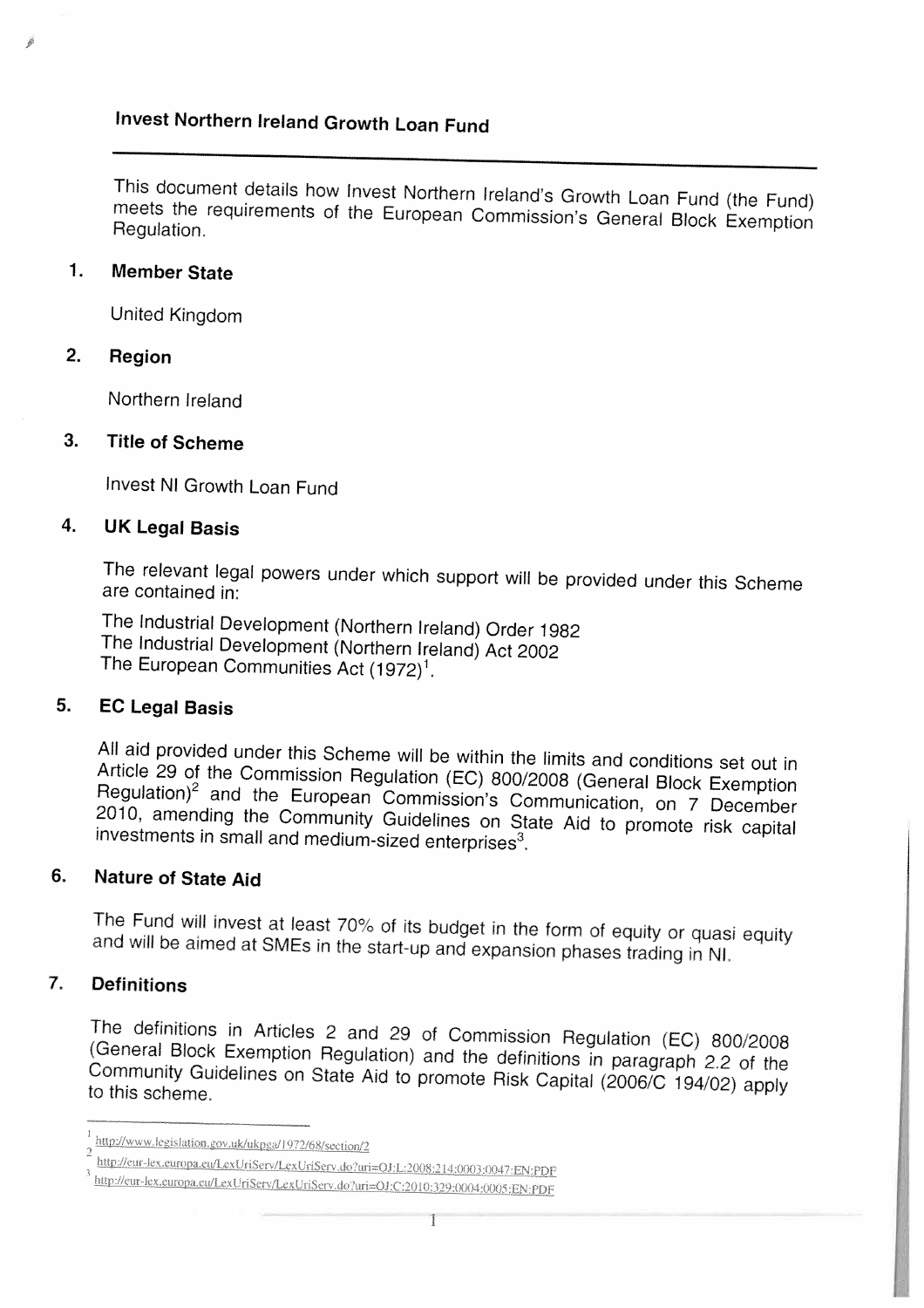## 8. Objective of the Scheme

The objective of the Fund is to address the lack of start-up and expansion funding for SME companies located in Northern lreland (an assisted area). which have growth potential but which find it difficult to access capital markets.

# 9. Estimated Annual Scheme Expenditure

The Fund will operate for <sup>a</sup> <sup>10</sup> year period. It is expected that the funding will be drawn down from Invest NI in tranches of £5m per annum, to be matched with £5m per annum of funding from the private sector for the first <sup>5</sup> years of the Fund. The timing of drawdowns may be impacted by the level of demand.

| Year         | ended | 31 | Private | <b>Public</b> | Total |
|--------------|-------|----|---------|---------------|-------|
| March        |       |    | E'm     | E'm           | E'm   |
| 2013         |       |    | 5       | 5             | 10    |
| 2014         |       |    | 5       | 5             | 10    |
| 2015         |       |    | 5       | 5             | 10    |
| 2016         |       |    | 5       | 5             | 10    |
| 2017         |       |    | 5       | 5             | 10    |
| <b>Total</b> |       |    | 25      | 25            | 50    |

It is intended that the Fund will be co-financed through the European Sustainable Competitiveness Programme for Northern Ireland 2007-2013 (European Regional Development Fund).

### 10. Maximum Aid Intensity

Invest NI will apply the European Commission's recommendation of <sup>6</sup> May <sup>2003</sup> (20031361/EC) when determining the size of enterprises assisted under the Scheme.

# 11. Target Date of Implementation

1 June 1012

# 12. Government body authorised to implement the scheme

The Government Body authorised to implement the scheme is Invest NI.

In accordance with the requirements of Article 29 (2) and (8) the Fund will be manage<sup>d</sup> on <sup>a</sup> commercial basis, by an experienced, commercial manager

### 13. Scope of Scheme

The Fund will be open to SME companies located in Northern Ireland which are in the early stage or expansion <sup>p</sup>hase. which can demonstrate high growth potential

As required in recitals (8) to (16) of the General Block Exemption Regulation (GBER), the Fund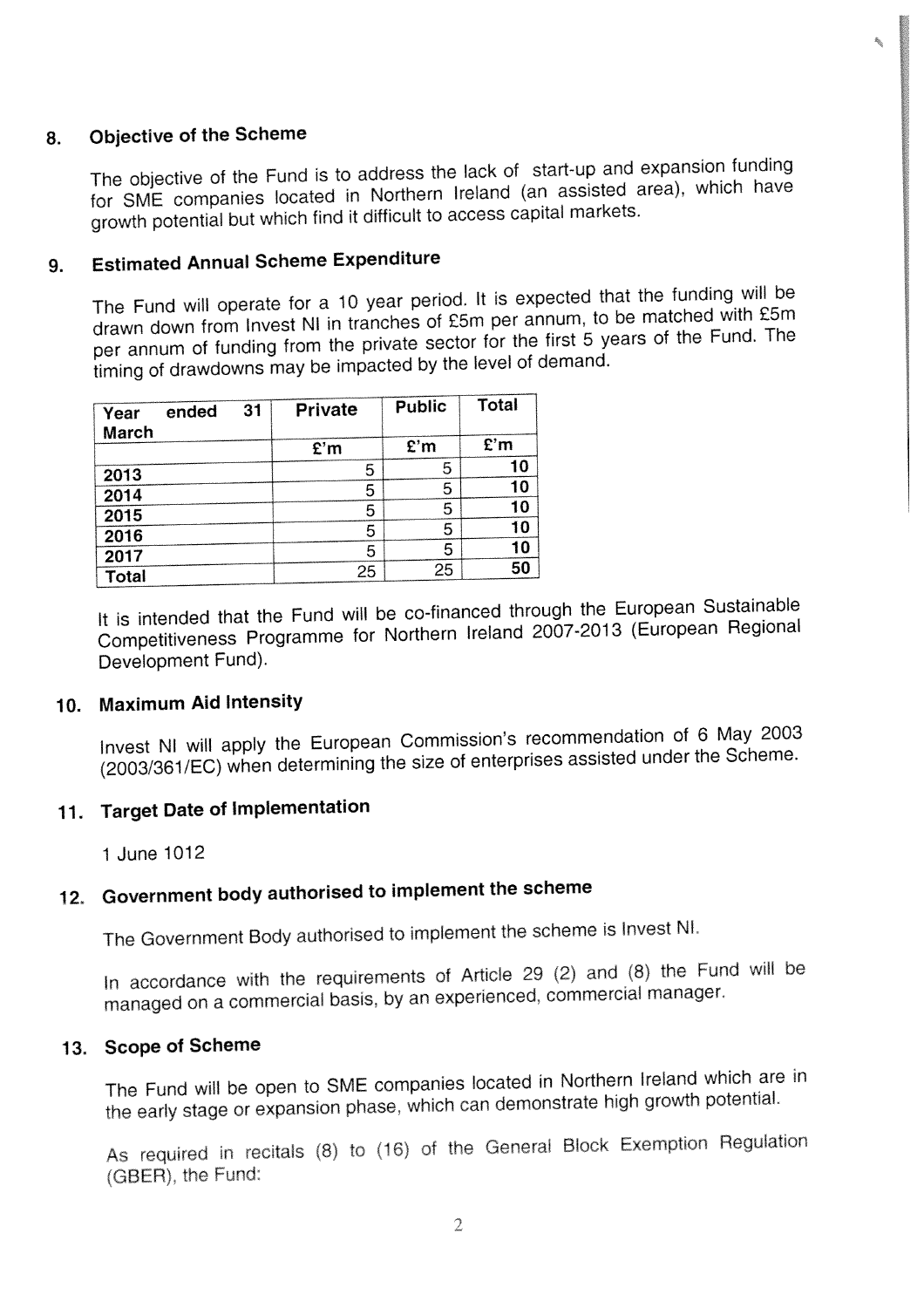- will not result in export aid or aid favouring domestic over imported products. The Fund will not be used to finance the establishment and operation of <sup>a</sup> distribution network in other countries. However, as permitted in the GBER, investment tranches from the Fund Aid may be used towards the cost of participating in trade fairs, or of studies or consultancy services needed for the launch of <sup>a</sup> new or existing product on <sup>a</sup> new market;
- will not exclude any sectors. It is noted that the GBER specifically allows risk capital in the fisheries and aquaculture sector;
- recognises that special rules apply to the agricultural sector and will only allow investment tranches to be made to the extent that aid are not covered by Commission Regulation (EC) No 1857/2006 of <sup>15</sup> December <sup>2006</sup> on the application of Articles <sup>87</sup> and <sup>88</sup> of the Treaty to State aid to small and medium-sized enterprises active in the production of agricultural products and amending Regulation (EC) No 70/2001;
- recognises that certain conditions apply to projects involving the processing and marketing of agricultural products, as detailed in recital (12) of the GBER;
- will not provide any aid to the coal sector;
- will not provide any aid to the steel and shipbuilding sectors;
- will not provide aid to any SME undertakings in difficulty as defined by the simplified definition outlined in recital (15) of the GBER;
- will not provide any aid to an undertaking that is the subject of an outstanding recovery order following <sup>a</sup> previous Commission decision declaring an aid illegal and incompatible with the common market; and
- aid contingent upon the use of domestic over imported goods.

### 14. Duration of Fund

Aid under this scheme may be granted until <sup>10</sup> years from the appointment of the fund manager.

### 15. Form of Aid

All aid awarded under this Scheme will be risk capital and will adhere to the conditions set out in Article <sup>29</sup> of the General Block Exemption Regulation.

<sup>A</sup> minimum of 70% of the Fund's budget will be awarded form Equity or Quasi Equity funding.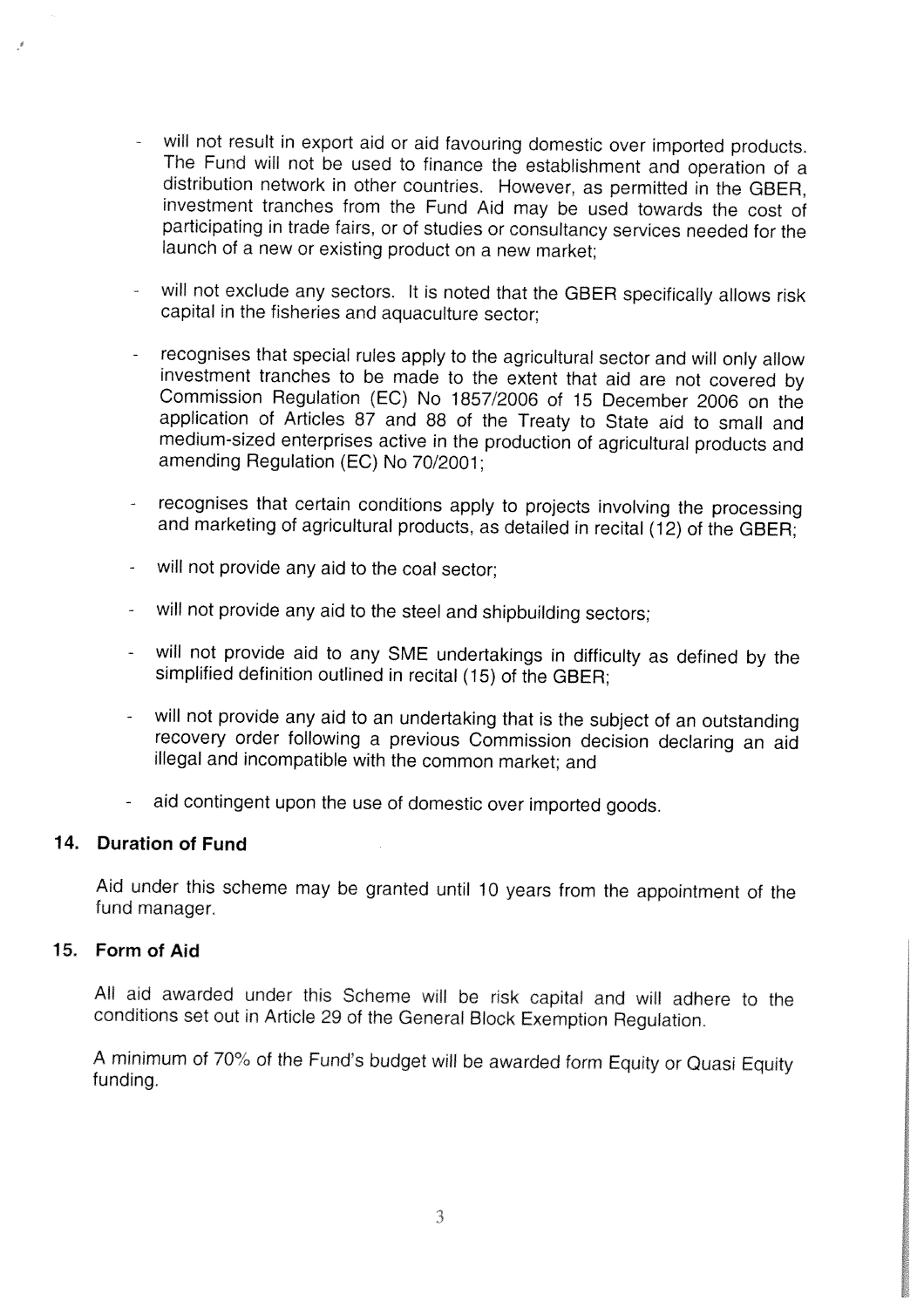### 16. Eligible Activities

The Fund may provide loans for all activities, with the exceptions of those listed at point 9, but will be primarily focussed SMEs which can demonstrate growth potential.

### 17. Incentive Effect

Aid in the form of risk capital in favour of SMEs that meets the conditions laid down in the GBER, notably with respec<sup>t</sup> to the size of the loans per target enterprise, the size of the company and the business stage financed, ensures that the risk capital measure will have an incentive effect.

### 18. Cumulation

The Scheme will respec<sup>t</sup> the cumulation conditions detailed in Article <sup>7</sup> of the GBER and, in particular, the condition at Article 7(5)(a) that where <sup>a</sup> target undertaking has received capital under <sup>a</sup> risk capital measure under Article <sup>29</sup> of the GBER and subsequently applies, during the first three years after the first risk capital investment, for aid within the scope of the GBER (e.g. Selective Financial Assistance or Business Improvement Through Training), the relevant aid thresholds or maximum eligible amounts under GBER shall be reduced by <sup>20</sup> % because the target undertakings are located in an assisted area (i.e. Northern Ireland). In such cases the reduction shall not exceed the total amount of risk capital received. The reduction shall not apply to aid for research, development and innovation exempted under Articles 31 to 37 of the GBER.

### 19. Participation

The Fund is open to companies which are in the early or expansion <sup>p</sup>hase. It will invest in companies from across NI which can demonstrate growth potential.

The Fund will be established under <sup>a</sup> legal binding agreemen<sup>t</sup> which sets out the rights and responsibilities of the fund manager. It also contains the lending policy to which the manager must adhere.

The Fund will lend to companies which can demonstrate unique features, early sales or customer traction, experienced management, <sup>a</sup> scalable business model and growth prospects.

The Fund cannot:

- lend to sectors excluded from aid under the GBER.
- provide tranches of finance whether wholly or partly financed through State aid, in excess of €1 5m per target SME over each period of <sup>12</sup> months;
- lend to companies funded by the manager in other funds run by the manager.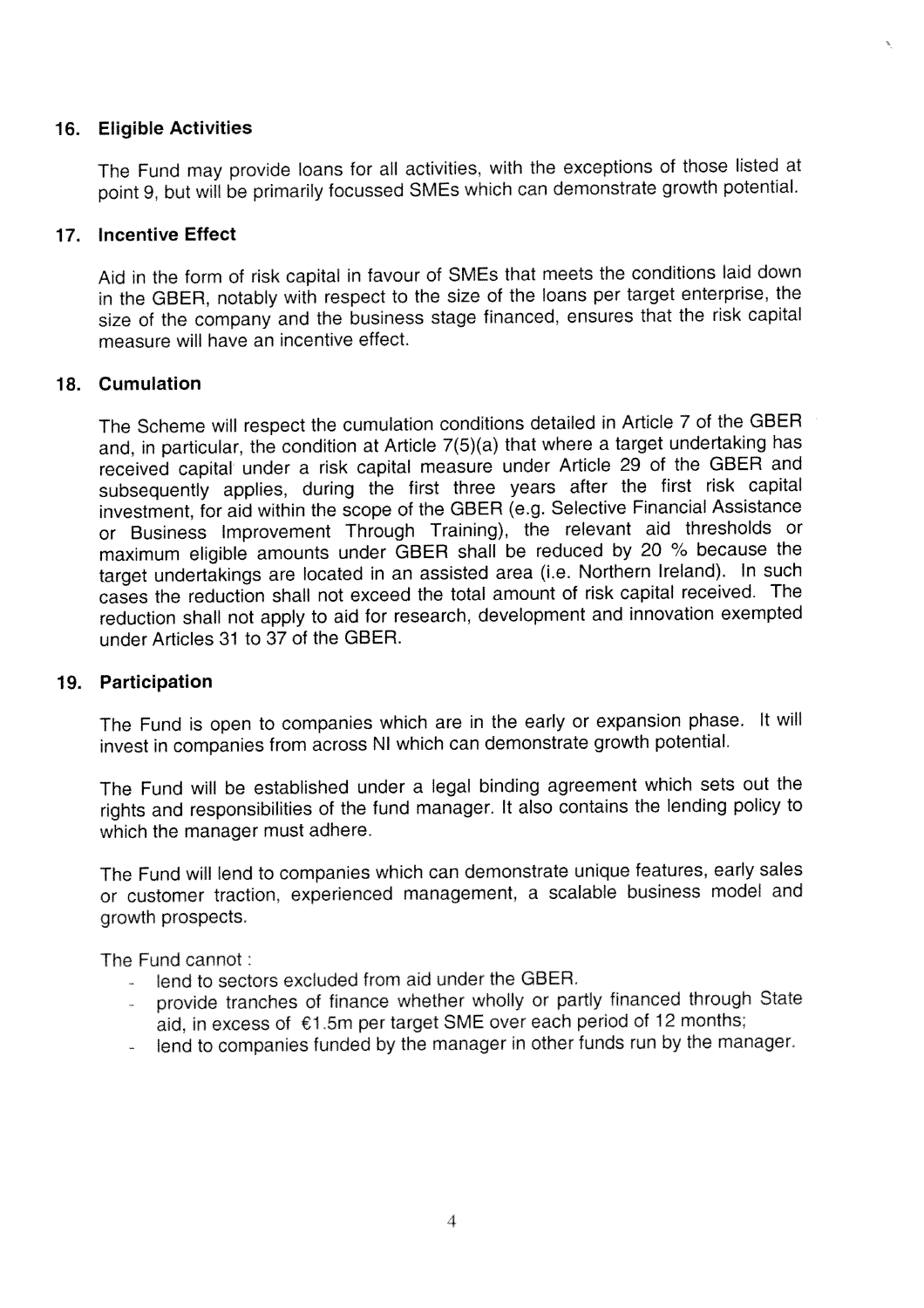### 20. European Commission Notification Thresholds

In accordance with the European Commission's Communication, on <sup>7</sup> December 2010, amending the Community Guidelines on State Aid to promote risk capital investments in small and medium-sized enterprises, the Fund may not commit more than the sterling equivalent of €1 .5m per target SME, over each <sup>12</sup> month period.

### 21. Monitoring and Reporting Requirements

It is proposed that <sup>a</sup> Limited Partnership will be established to oversee and monitor the operation of the Fund.

The commitment of funding from the public sector to the Fund is conditional on the necessary private sector funding being secured. The principal terms and conditions of lending will be set out in the Fund Management Contract which will set out in detail the legally binding relationship between Invest NI, the Fund Manager and the private sector investors.

Invest NI will be represented on <sup>a</sup> Advisory Committee. It is the role of the Advisory Committee to ensure that the Fund is operating in line with the Investment/lending Policy and within the parameters set in legal documents and within the conditions of the GBER. Monitoring will be on <sup>a</sup> quarterly basis by the Advisory Committee.

Formal independent evaluations will be carried out and copied to the approving bodies at the end of year three, seven and at final closure stage or at any other point in time that Invest NI considers that there might be cause to do so. On completion of the Fund an independent Post Project Evaluation will be carried out.

Records will be kept for 10 year from the date of the last award of aid under the Scheme. Records will be sufficiently detailed to establish that the conditions of the Scheme are met, to include confirmation of SME status and eligibility of supported costs.

The terms of the EU Commission clearance must also be adhered to.

## 22. Name and Address of Granting Authority

Invest NI Bedford Square Bedford Street Belfast BT2 7ES